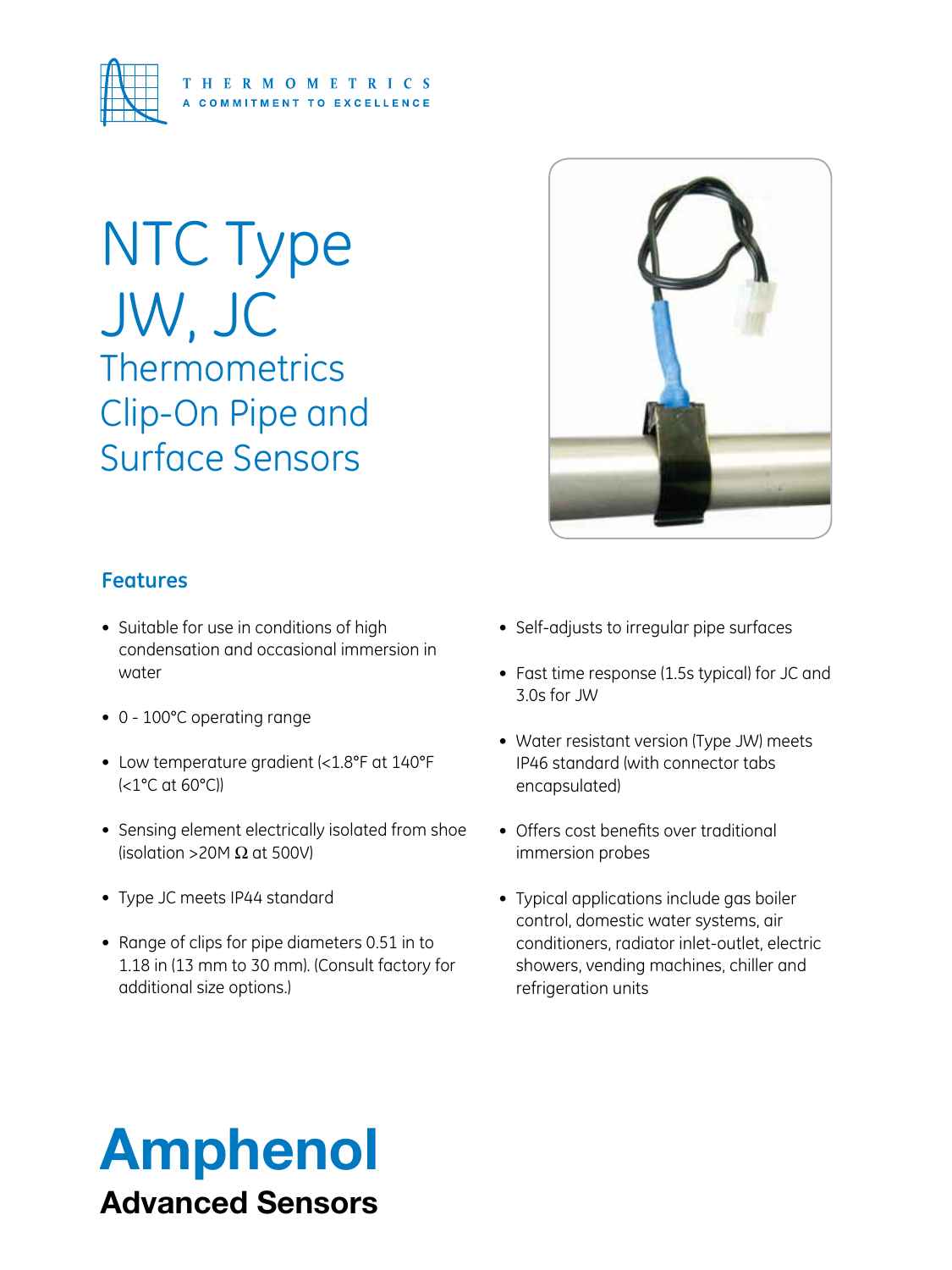## Type JW Specifications

#### **Description**

NTC or PTC chip thermistor on a ceramic/metal shoe assembly sealed in a polymer housing and provided with flexible twin cable connections. The housing is fitted with a spring metal clip for pipe attachment.

### **Options**

- Other resistance temperature characteristics
- Other wire lengths
- Special pipe sizes

## **General Data**

- Minimum operating temperature: 32°F (0°C)
- Maximum temperature: 212°F (100°C) (sensor) 185°F (85°C) (housing)
- Dissipation factor: ≥2mW/K (mounted on copper pipe at 77°F (25°C))
- Isolation voltage: 500 VDC
- Clip force: <50N for mounting / de-mounting on pipe 5N will not cause rotation on pipe
- Shoe material: Plated brass
- Body material: Nylon
- Pack quantity & MOQ: 200 pcs

|      | <b>Response Time (seconds)</b>                                             |
|------|----------------------------------------------------------------------------|
| NTC. | $\leq$ 4 (to 90% voltage change)                                           |
| PTC. | $\leq$ 4 to TNF 41°F (5°C) (sensor applied to pipe at<br>TNF 73.4°F (23°C) |



## **Ordering Information**

The code number to be ordered may be specified as follows:

| Code | Type |                                        |  |  |  |  |  |  |  |  |
|------|------|----------------------------------------|--|--|--|--|--|--|--|--|
| JW   |      | Resin-Coated Thermistor With PVC Wires |  |  |  |  |  |  |  |  |
|      | Code | Pipe Diameter Range in mm              |  |  |  |  |  |  |  |  |
|      | 13   | $13 - 15$                              |  |  |  |  |  |  |  |  |
|      | 17   | $17 - 18.5$                            |  |  |  |  |  |  |  |  |
|      | 20   | $20 - 22$                              |  |  |  |  |  |  |  |  |
|      | 28   | 28-30                                  |  |  |  |  |  |  |  |  |
|      |      |                                        |  |  |  |  |  |  |  |  |
|      |      |                                        |  |  |  |  |  |  |  |  |
|      |      | <b>Typical model number</b>            |  |  |  |  |  |  |  |  |

#### **NTC Data**

For codes, see below.

Clip size is specified in the code above as shown in the table below, e.g., JW103C3R5/17

| Code        | <b>Nominal Resistance</b> |                  |                  | Tolerances      |               |                  |               |                 |               |         |
|-------------|---------------------------|------------------|------------------|-----------------|---------------|------------------|---------------|-----------------|---------------|---------|
|             | 77°F                      | $140^{\circ}$ F  | 185°F            | 77°F            |               | $140^{\circ}$ F  |               | 185°F           |               | B 25/85 |
|             | $(25^{\circ}C)$           | $(60^{\circ}$ C) | $(85^{\circ}$ C) | $(25^{\circ}C)$ |               | $(60^{\circ}$ C) |               | $(85^{\circ}C)$ |               |         |
|             | Ω                         | Ω                | Ω                | $+$ %           | $+^{\circ}$ C | $+$ %            | $+^{\circ}$ C | $+$ %           | $+^{\circ}$ C | K       |
| JW103C3R5/X | 9983                      | 2500             | 1079             | 6.46            | 1.48          | 5.00             | 1.40          | 5.90            | 1.87          | 3960+1% |

#### **PTC Data**

- Maximum applied voltage: 30V
- Maximum applied voltage for temperature sensing: 2.5V For codes see below.

| $\mathsf{T}_{\mathsf{NF}}$                                                    | $-20^{\circ}$ C) | $(-20 \text{ to } T_{\text{NE}}$ 25°C |                                                      |              |  | $T_{\text{NE}}$ – 5°C i |          | $T_{\text{NE}} + 5^{\circ}C$ $T_{\text{NE}} + 23^{\circ}C$ |                                                                |      |  |
|-------------------------------------------------------------------------------|------------------|---------------------------------------|------------------------------------------------------|--------------|--|-------------------------|----------|------------------------------------------------------------|----------------------------------------------------------------|------|--|
|                                                                               | $\Omega$         | <b>VDC</b>                            | $\Omega$                                             | VDC $\Omega$ |  | <b>VDC</b>              | $\Omega$ | $VDC \square Q$                                            |                                                                | VDC. |  |
| JW 060/X 60°C.                                                                |                  |                                       |                                                      |              |  |                         |          |                                                            | <=250 2.5  <=100  0.2   <=570  2.5   >=570  2.5   >=10000  2.5 |      |  |
| JW 070/X 70°C $\leq$ =250 2.5 $\leq$ =100 0.2 $\leq$ =570 2.5 $\geq$ =570 2.5 |                  |                                       |                                                      |              |  |                         |          |                                                            | >=10000 2.5                                                    |      |  |
| JW 080/X 80°C.                                                                |                  |                                       | <=250  2.5    <=100  0.2    <=570  2.5    >=570  2.5 |              |  |                         |          |                                                            | >=10000 2.5                                                    |      |  |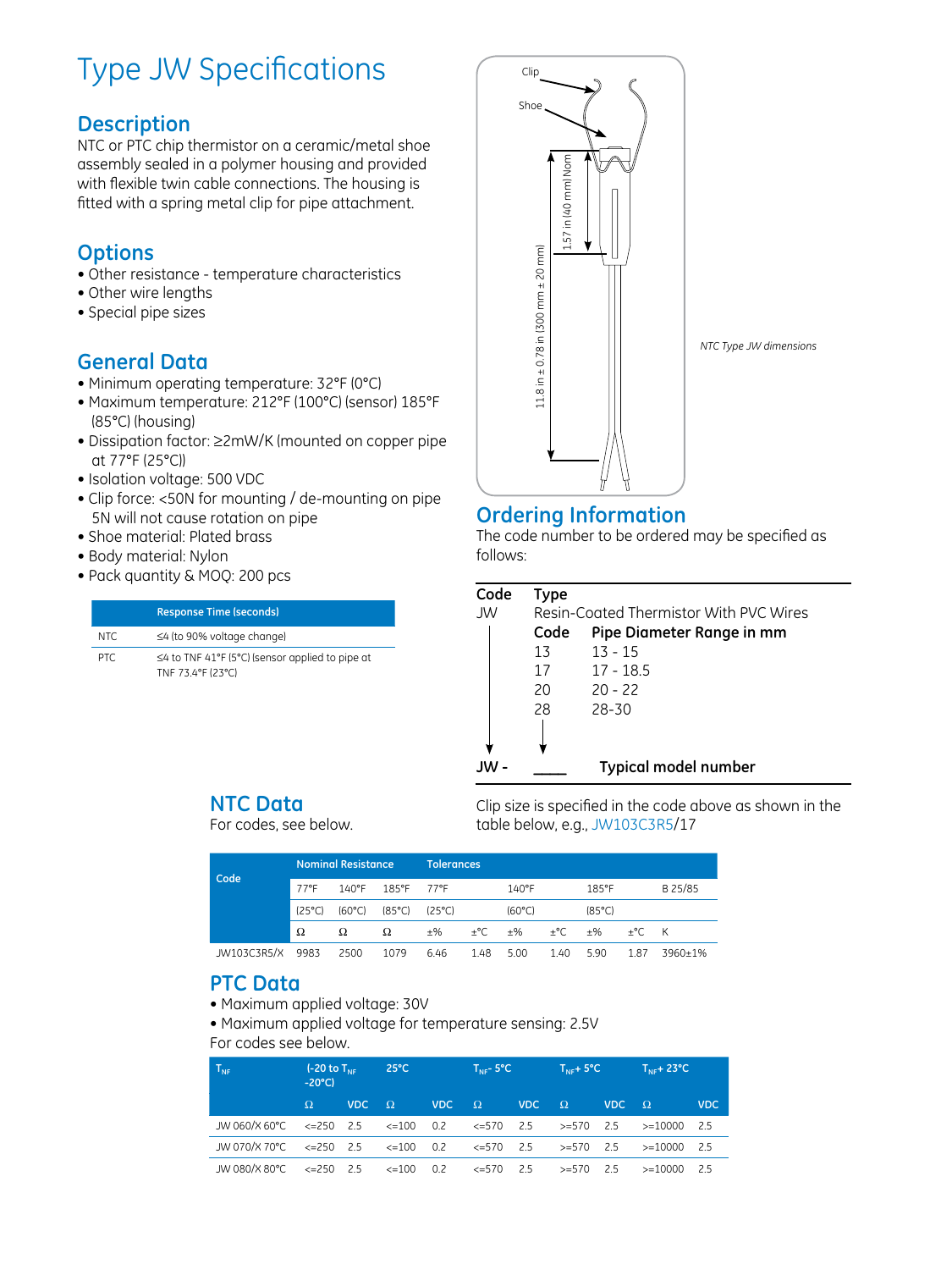## Type JC Specifications

#### **Description**

A range of temperature sensing elements on a ceramic/metal shoe assembly, held in a polymer housing and provided with connector tabs. The housing is fitted with a spring metal clip for pipe attachment. The elements available are NTC, PTC, SLN (silicon linear PTC) and PRT (Pt).

### **Options**

- Other resistance temperature characteristics
- Special pipe sizes
- • Waterproof version JW (see page 2)

#### **General Data**

- Minimum operating temperature: 32°F (0°C)
- • Maximum temperature: 212°F (100°C) (sensor) 185°F (85°C) (housing)
- Dissipation factor: =2mW/K (mounted on copper pipe at 77°F (25°C))
- Isolation voltage: 500 VDC
- Clip force: <50N for mounting/de-mounting on pipe 5N will not cause rotation on pipe
- Shoe material: Plated brass
- • Body material: Nylon
- Pack quantity & MOQ: 200 pcs

#### **NTC Data**

For codes, see below.

| Code        |                                  | <b>Nominal Resistance</b> |               |                                  |          | <b>Tolerances</b>       |           |               |          | B 25/85        | <b>Identification</b> |
|-------------|----------------------------------|---------------------------|---------------|----------------------------------|----------|-------------------------|-----------|---------------|----------|----------------|-----------------------|
|             | $77^{\circ}$ F<br>$25^{\circ}$ C | 140°F<br>$60^{\circ}$ C   | 185°F<br>85°C | $77^{\circ}$ F<br>$25^{\circ}$ C |          | 140°F<br>$60^{\circ}$ C |           | 185°F<br>85°C |          | K              | color dot             |
|             | $\Omega$                         | $\Omega$                  | $\Omega$      | ±%                               | $\pm$ °C | ±%                      | $\pm$ °C. | ±%            | $\pm$ °C |                |                       |
| JC502C3R5/X | 4990                             | 1250                      | 540           | 6.46                             | 1.48     | 5.00                    | 1.40      | 5.90          | 1.87     | $3960 \pm 1\%$ | Orange                |
| JC103C3R5/X | 9983                             | 2500                      | 1079          | 6.46                             | 1.48     | 5.00                    | 1.40      | 5.90          | 1.87     | $3960 + 1%$    | None                  |
| JC103C4R5/X | 9925                             | 3000                      | 1441          | 6.26                             | 1.67     | 5.00                    | 1.60      | 577           | 2.09     | $3435 + 1%$    | Yellow                |

### **PTC Data**

• Maximum applied voltage: 30V

• Maximum applied voltage for temperature sensing: 2.5V

For codes, see below.

|              | $T_{\text{NE}}$ | $-20^{\circ}$ C to T <sub>NF</sub> $-20^{\circ}$ C $-77^{\circ}$ F (25 $^{\circ}$ C) $\qquad$ T <sub>NF</sub> $-5^{\circ}$ C |            |            |       |                 |       | $T_{\text{NF}}$ + 5°C |       | $T_{\text{NE}} + 23^{\circ}C$                            |            | <b>Identification dots</b> |
|--------------|-----------------|------------------------------------------------------------------------------------------------------------------------------|------------|------------|-------|-----------------|-------|-----------------------|-------|----------------------------------------------------------|------------|----------------------------|
|              |                 | $\Omega$                                                                                                                     | <b>VDC</b> | $\Omega$   | VDC - | $\Omega$        | VDC - | $\Omega$              | VDC - | $\Omega$                                                 | <b>VDC</b> |                            |
| JC060/X 60°C |                 | $\epsilon = 250$                                                                                                             | 2.5        | <=100      | 0.2   |                 |       |                       |       | $\epsilon = 570$ 2.5 $\geq = 570$ 2.5 $\geq = 10000$ 2.5 |            | White/Grav                 |
| JC070/X 70°C |                 | $\epsilon = 250$                                                                                                             | 2.5        | <=100      | 0.2   | $\leq$ =570 2.5 |       | $>= 570$ 2.5          |       | >=10000                                                  | 2.5        | White/Brown                |
| JC080/X      | 80°C            | $\leq$ 250                                                                                                                   | 2.5        | $\leq$ 100 | 0.2   | <=570           | 2.5   | >=570                 | 2.5   | $>=10000$                                                | 2.5        | White/White                |